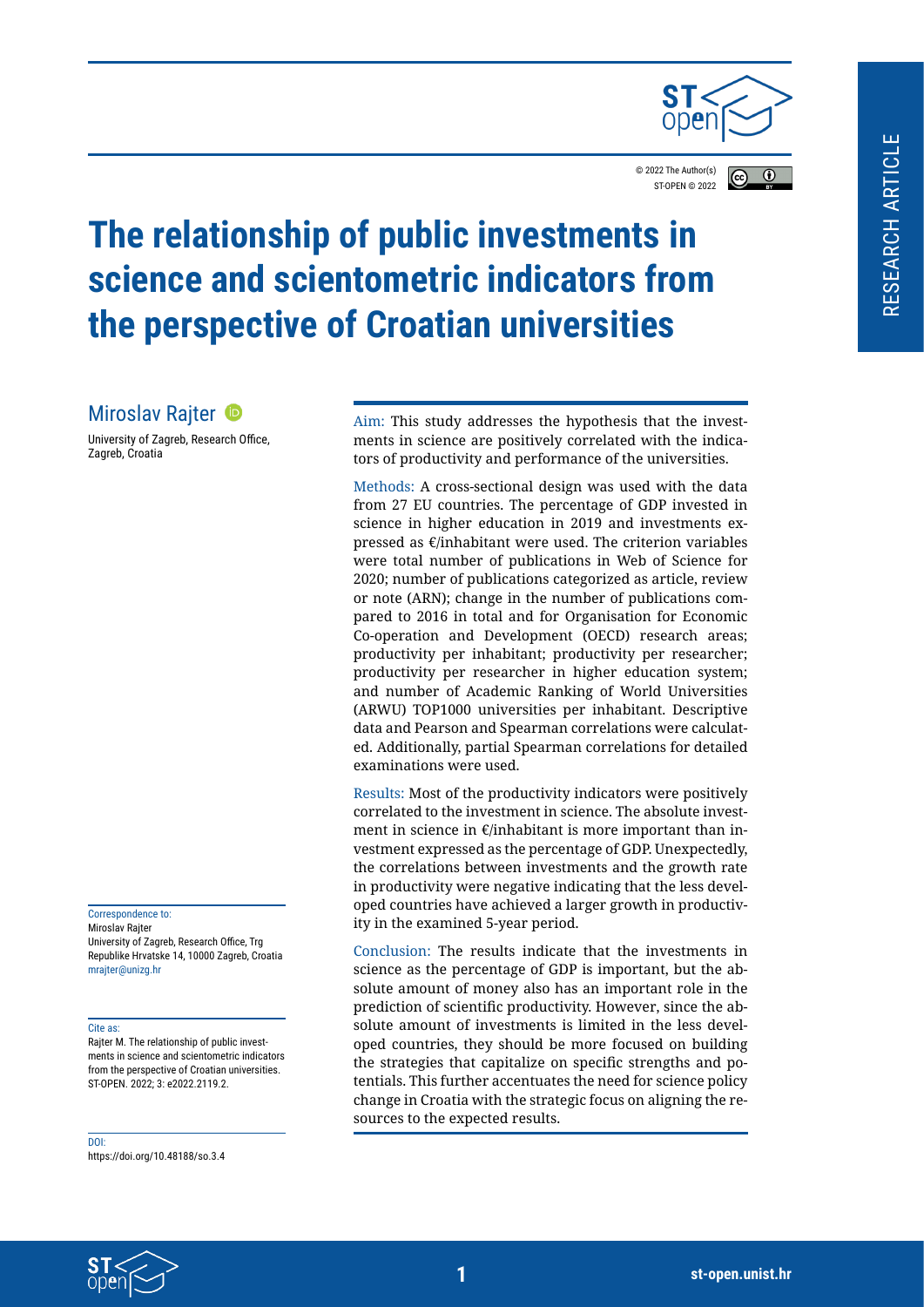### **Introduction**

The Croatian research landscape mainly consists of universities and research institutions. Currently, there are 25 public research institutions and 12 universities, out of which 9 are public ([Agency for Science and Higher Education, 2021](#page-4-0)). While there are many external contributors, such as companies and private institutions, the main research output comes from public research institutions and universities. The focus of this analysis is public universities.

The financing of public universities is based on the systematic performance-based allocation of resources ([Vlada Republike Hrvatske, 2018](#page-4-1)). Based on reports from the Ministry of Science and Education ([MZO, 2019](#page-11-0); [2020](#page-11-1)), the primary goals of this type of financing are: relevance for the current and future needs of the labour market, economy and society; excellence of science and arts related work; and science, arts and higher education as initiators of change in society and economy. It was presumed by the decision from the government of Croatia that each university would sign a "programme contract", however only a few universities signed this thus entitling them to full financial support, whilst the other universities are entitled only to "fundamental" financing. The calculation of fundamental financing is based on the number of publications (only articles, reviews and note - ARN) in Web of Science (for STEM research areas) and Scopus (for STEM, Social Sciences and Humanities (SSH) and Arts); number of scientists; average productivity and the allocated sum per publication, which is 7,500 HRK (cca. 1,000  $\epsilon$ ) for SSH and 13,500 HRK (cca. 1,800 €) for STEM and Arts (the rationale for this decision was unavailable). This model of financing equation is given by ([MZO, 2019](#page-11-0)):

$$
Total = \frac{NoP}{NoS} \times App \times NoS
$$
 (1)

With *NoP* being the number of publications, *NoS* is the number of scientists and *ApP* is the allocation per publication. While some aspects of this model can be criticized, such as the choice of bibliographic databases and the targeted types of publications, they can be considered as political and strategic decisions. Further, this method of allocating financial resources based on publication output also has several serious flaws. The first flaw is that this formula has a fundamental error where the number of scientists is used in a manner where it does not have any effect on the total amount of financing. The second flaw is that the field of arts is financed based on scientific output, which is minimal because predominantly the arts field produces art-related output as opposed to scientific papers.

The primary goal of the financing of scientific work from universities is the strategic investment into the development of the scientific landscape. The basis for this paper is the document on the analysis of the Croatian public expenditure in science ([World Bank, 2019\)](#page-11-2), which was compiled by the World Bank in collaboration with experts from the Ministry of Science and Education and experts from universities and research institutions. This analysis identified several key problematic areas and established some points for the development of the research landscape, however it ignored the fact that Croatia is lagging in investments in science as a country. The data on the investments in science in higher edu-

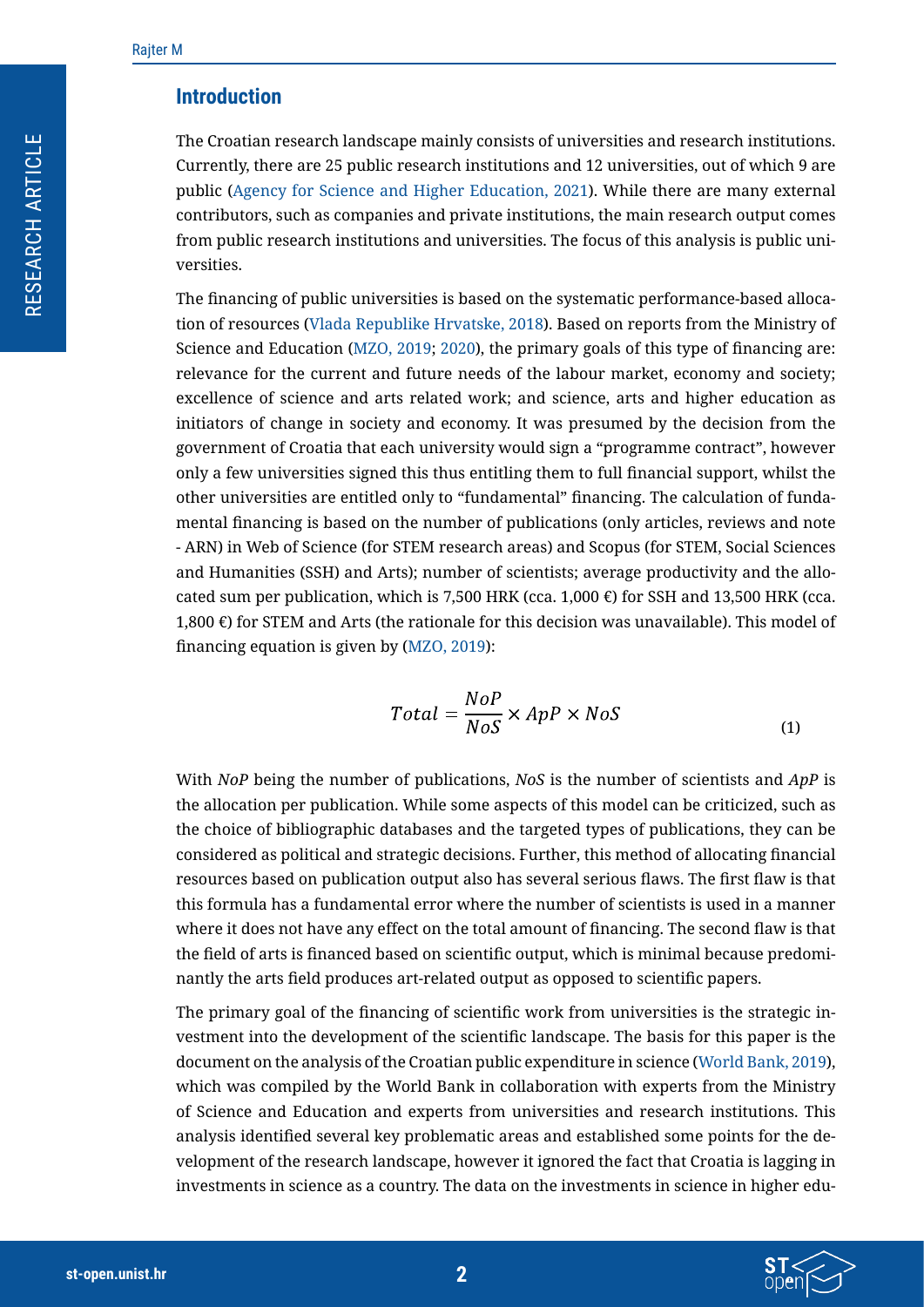cation per inhabitant in 2019 [\(Eurostat, 2021d](#page-10-0)) ranked Croatia 23 out of 27 countries with investments of 47.90€ per inhabitant, while the EU average was 150.34€ per inhabitant. When building a good strategy, it is important to consider the complete picture without the omission of the key elements that influence the entire process. Thus, the primary aim of this paper was to analyse the correlation of investments in the Croatian research sector with several key scientometric indicators of performance, where the main question was whether the increase in investments is correlated with the productivity and reputation, and if so, to what extent.

For this paper, three indicators were analysed. The selected indicators are most commonly used in the evaluation of results on the national level and are therefore the most relevant. The first indicator is general productivity, counted as the number of publications categorized as ARN in Web of Science. To normalize this indicator, the productivity per author was also used because the number of authors per paper is very different for different fields of science and because the Croatian government's regulation on scientific career advancement imposes different requirements on scientists regarding the number of authors (Nacionalno vijeće za znanost, visoko obrazovanje i tehnološki razvoj, 2017). For example, papers authored by social scientists would be scored with one point if the paper has up to three authors, with ½ of a point if the paper has up to six authors and with relative contribution points if the paper has more than six authors. Constrastly, in the medical sciences the number of authors per paper is not important and the scientists in this field must be the first, lead or corresponding author on at least one-third of the papers. The productivity of scientists is not the ideal criterion for quality; however, this is the most important indicator for national funding in Croatia. Along with the number of published papers, the citation rate is often used as an indicator of quality, however the number of citations is time dependent and does not reflect simultaneously the investments in science and was therefore not used in this paper. The third indicator is the number of universities in the top 1,000 of the Academic Ranking of World Universities (ARWU), more commonly known as the Shanghai list. The position of a university in international rankings is often considered as an indicator of its quality. The university rankings are often criticized ([Centre for](#page-10-1)  [Science and Technology, 2021](#page-10-1); [Gadd, 2020](#page-10-2); [Pusser & Marginson, 2013](#page-11-3)) mainly because of the improper interpretation of results with consequences on funding, immigration statuses and collaborations. Additionally, the superficial simplicity of the rankings is often (ab)used in the media and communication with the public and therefore represent an important factor that universities incorporate into their strategies concerning public relations. The ranking systems can be divided into two categories – those that rely on external sources of data, which are generally more objective, but measure fewer indicators, and those that rely on the data collected from universities, which are more comprehensive, but are prone to low data quality and integrity. ARWU is considered to be one of the most influential rankings in the Croatian landscape that relies on external sources of data. This ranking system is based on four criteria ([ARWU, 2021](#page-10-3)). The first is the Quality of Education that represents the alumni of an institution who won Nobel Prizes and Fields Medals. The second is the Quality of Faculty that represents the number of staff who won Nobel Prizes and Fields Medals and the number of Highly Cited Researchers. The third criterion is the Research Output that represents the number of papers published in Nature and Science

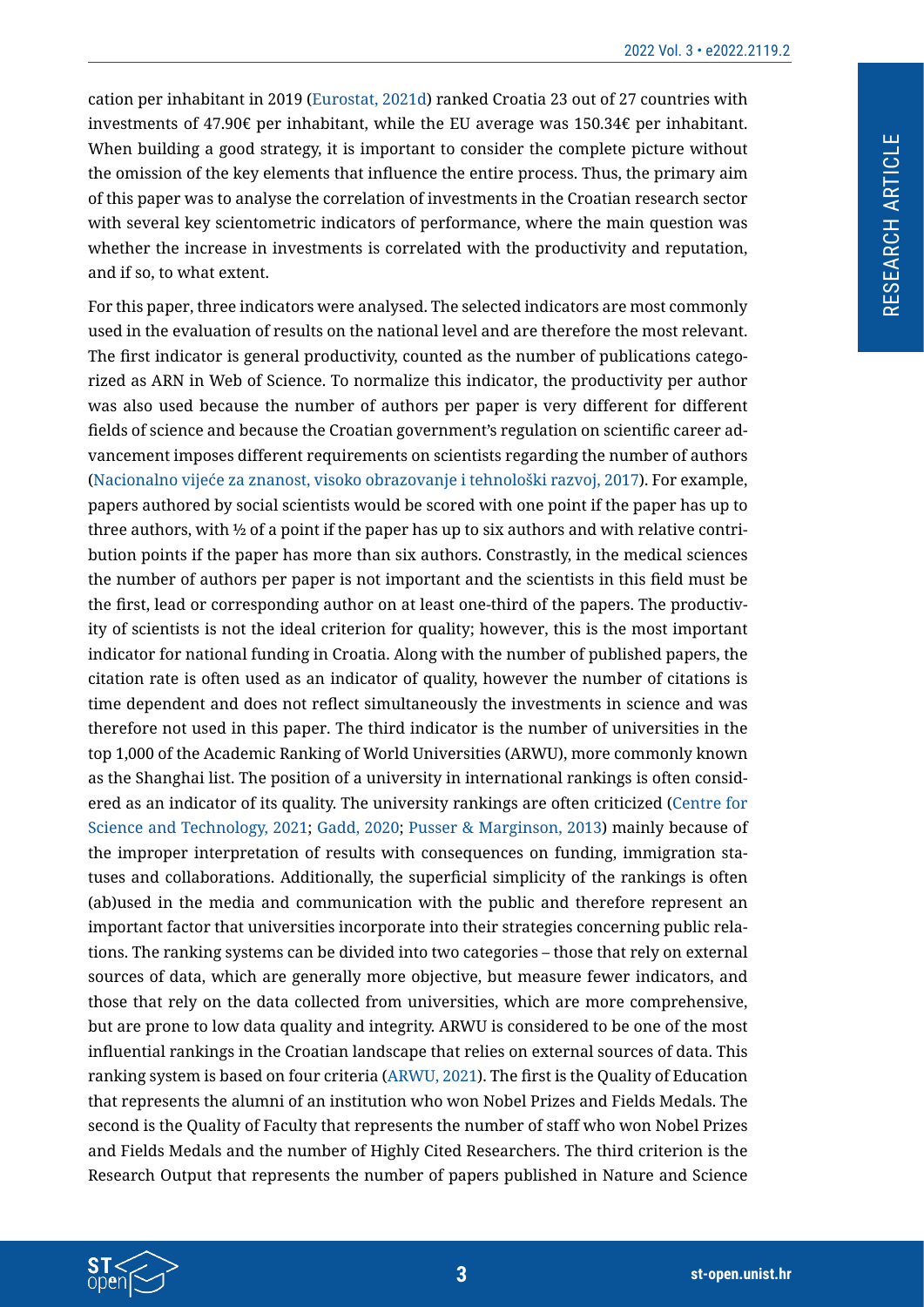and number of articles indexed in the Science Citation Index-Expanded and Social Science Citation Indexes. The fourth criterion is the Per Capita Performance that represents the weighted scores of previous indicators divided by the number of the full-time equivalent (FTE) academic staff.

In the context of the main aim of this study, the main hypothesis is that the investments in science will have a strong and positive correlation with the selected scientometric indicators, namely total productivity, productivity per author and the relative number of universities in the Shanghai TOP1000 list.

# **Methods**

#### *Sample*

For the purpose of this study, the 2019 data for 27 EU countries was used for the investments in science and population indicators and 2020 and 2016 data was used for the productivity indicators. This means that each country was treated as a single entity. The rationale for the selection of countries was that they share common basic principles, legal functioning, and cultural values. Another specific reason is that neither country (except for Malta) has English as their official language which has a presumed influence on the quantity of publications indexed in the Web of Science.

#### *Measures*

Within this study, two main sets of measures were used. As the predictor measures, the investments in science in higher education as the percentage of GDP ([Eurostat, 2021d](#page-10-0)) was used as a general measure of the investments in science for 2019, which is the most recent reliable data. Based on the population in 2019 [\(Eurostat, 2021b\)](#page-10-4) and the absolute GDP in 2019 ([Eurostat, 2021a\)](#page-10-5) the investments in science in higher education (expressed in euros) per inhabitant were calculated. This measure normalizes GDP and investments for each country.

For the criterion variables, the following metrics were used: total productivity in 2020 in the Web of Science, productivity in terms of publications categorized as ARN; a change in productivity in comparison to 2016 for the two previous indicators and for research fields using OECD (Organisation for Economic Co-operation and Development) research schema which is the most similar to the Croatian national schema; number of publications per inhabitant; and number of publications per FTE researcher and FTE researcher in higher education ([Eurostat, 2021c](#page-10-6)). Web of Science, InCites, and Clarivate are trademarks of their respective owners and referred to herein with their permission. Along with the productivity indicators, the number of universities listed in the 2021 ARWU TOP1000 list [\(ARWU,](#page-10-3)  [2021\)](#page-10-3) was used. To normalize this indicator, the number of universities was expressed as the number of universities per 1 million inhabitants.

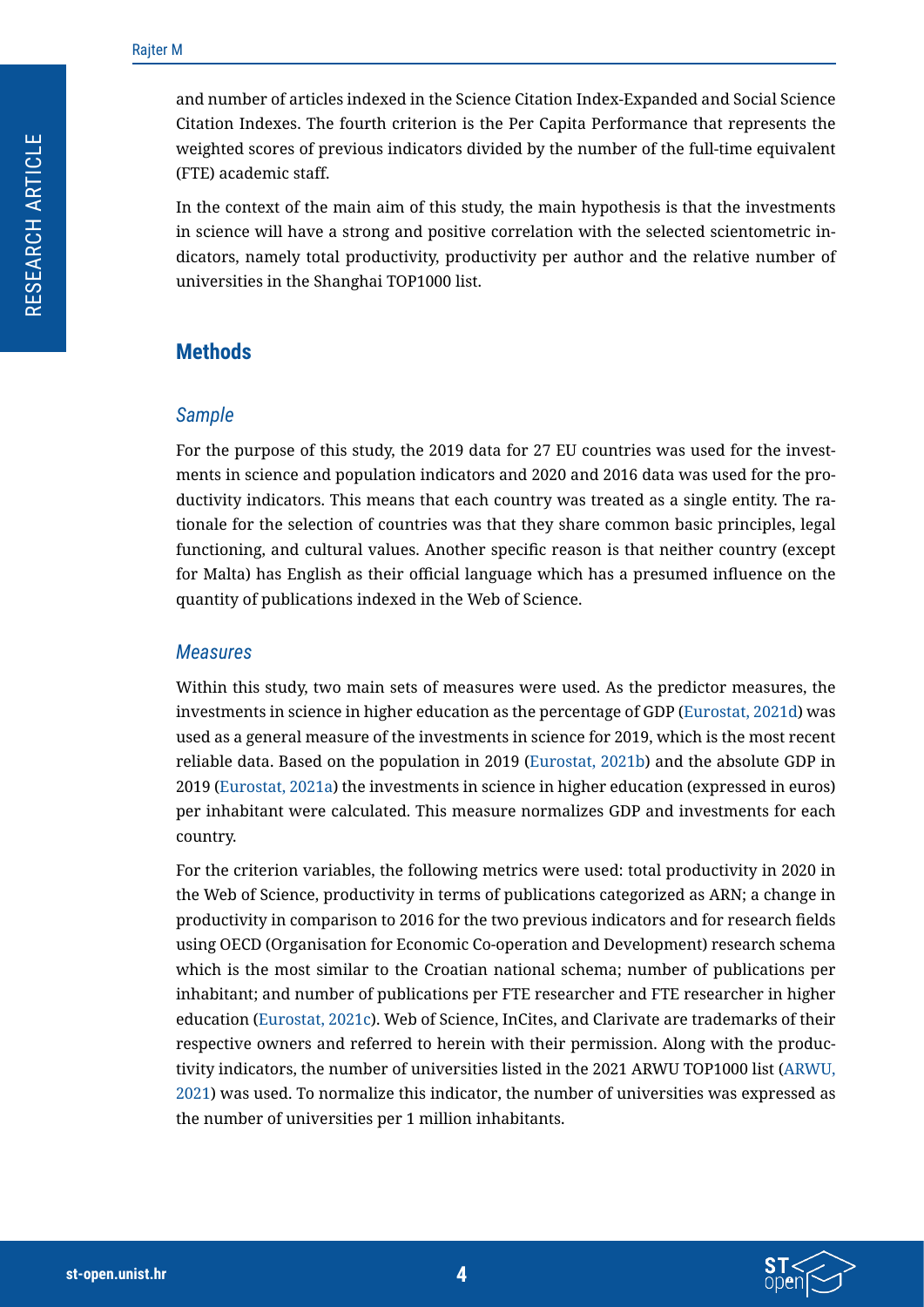# **Results**

The data was analysed and presented using Excel and R ([R Core Team, 2021\)](#page-11-4) with packages: *ggplot2* ([Wickham, 2016\)](#page-11-5), *rnaturalearth* [\(South, 2017\)](#page-11-6) and *ppcor* ([Seongho, 2015\)](#page-11-7). **[Table](#page-4-0)  [1](#page-4-0)** presents the basic descriptive data for key variables.

<span id="page-4-1"></span><span id="page-4-0"></span>Table 1. Descriptive statistics for predictor and criterion variables with the Shapiro-Wilk test of normality and a reference value for Croatia

| Variable                                              | M        | <b>SD</b> | Min                        | $Q1^*$  | Q2     | Q <sub>3</sub> | <b>Max</b>      | SW p <sup>+</sup> | HR value <sup>#</sup> |
|-------------------------------------------------------|----------|-----------|----------------------------|---------|--------|----------------|-----------------|-------------------|-----------------------|
| Investments in HEI <sup>§</sup><br>as %GDP            | 0.42     | 0.224     | $0.05$ (RO <sup>  </sup> ) | 0.24    | 0.36   | 0.56           | $0.99$ (DK)     | 0.338             | 0.36                  |
| Investments in HEI as<br>EUR per inhabitant           | 146.18   | 130.047   | 5.25 (BG)                  | 58.19   | 88.96  | 231.48         | 529.39 (DK)     | 0.002             | 47.90                 |
| Total number of<br>publications                       | 39,600.7 | 50,044.77 | 1,069 (MT)                 | 6,517   | 22,643 | 44,330.5       | 192,691<br>(DE) | 0.000             | 8,238                 |
| Total number of ARN <sup>®</sup><br>publications      | 25,356.3 | 32,517.80 | 520 (MT)                   | 4,235.5 | 13,661 | 29,928.5       | 128,804<br>(DE) | 0.000             | 5,067                 |
| Change compared to 2016                               |          |           |                            |         |        |                |                 |                   |                       |
| Total number of<br>publications                       | 0.11     | 0.120     | $-0.12$ (LV)               | 0.07    | 0.11   | 0.16           | $0.46$ (CY)     | 0.048             | 0.15                  |
| Total number of ARN<br>publications                   | 0.30     | 0.121     | $0.12$ (FR)                | 0.22    | 0.29   | 0.35           | $0.73$ (CY)     | 0.002             | 0.34                  |
| Natural sciences                                      | 0.26     | 0.128     | $0.07$ (FR)                | 0.17    | 0.25   | 0.32           | $0.58$ (CY)     | 0.096             | 0.37                  |
| <b>Medical sciences</b>                               | 0.42     | 0.247     | $0.17$ (SK)                | 0.24    | 0.38   | 0.53           | $1.29$ (CY)     | 0.000             | 0.50                  |
| Engineering                                           | 0.34     | 0.155     | $0.07$ (RO)                | 0.24    | 0.34   | 0.41           | $0.70$ (CY)     | 0.575             | 0.34                  |
| Agronomical sci-<br>ences                             | 0.35     | 0.294     | $-0.05$ (SI)               | 0.18    | 0.29   | 0.36           | 1.34(BG)        | 0.001             | 0.55                  |
| Social sciences                                       | 0.39     | 0.192     | 0.08(SI)                   | 0.23    | 0.37   | 0.52           | $0.81$ (SK)     | 0.547             | 0.39                  |
| Humanities                                            | 0.20     | 0.250     | $-0.07$ (PT)               | 0.03    | 0.14   | 0.28           | $1.07$ (LU)     | 0.000             | 0.27                  |
| Papers per 1000<br>inhabitants                        | 2.76     | 1.283     | 0.85(BG)                   | 1.80    | 2.46   | 3.70           | 5.91 (DK)       | 0.395             | 2.02                  |
| ARN per 1.000 inhabi-<br>tants                        | 1.72     | 0.862     | $0.49$ (BG)                | 1.05    | 1.55   | 2.27           | 3.92 (DK)       | 0.285             | 1.24                  |
| Papers per research-<br>er                            | 0.48     | 0.274     | 0.22(BG)                   | 0.38    | 0.42   | 0.54           | $1.72$ (CY)     | 0.000             | 0.57                  |
| ARN per researcher                                    | 0.29     | 0.123     | 0.13(BG)                   | 0.22    | 0.29   | 0.33           | $0.80$ (CY)     | 0.000             | 0.35                  |
| Papers per HEI<br>researcher                          | 1.55     | 0.755     | $0.60$ (LV)                | 1.02    | 1.44   | 1.76           | 4.44 (CY)       | 0.000             | 1.36                  |
| ARN per HEI re-<br>searcher                           | 0.94     | 0.398     | $0.32$ (LV)                | 0.67    | 0.90   | 1.03           | $2.06$ (CY)     | 0.052             | 0.84                  |
| ARWU TOP1000<br>universities per 1 mil<br>inhabitants | 0.66     | 0.462     | $0.00$ (BG,<br>LV, MT)     | 0.26    | 0.66   | 1.03           | $1.63$ (LU)     | 0.311             | 0.25                  |

\* Quartiles.

† P value for Shapiro-Wilk test of normality (values below 0.05 indicate deviation from normal distribution.

‡ Reference value for Croatia.

§ Higher education industry.

║ Country codes: BG – Bulgaria; CY – Cyprus; DE – Germany, DK – Denmark; FR – France; LV – Latvia; LU – Luxemburg; MT – Malta; PT – Portugal; SI – Slovenia; SK – Slovakia.

¶ Article, review or note.

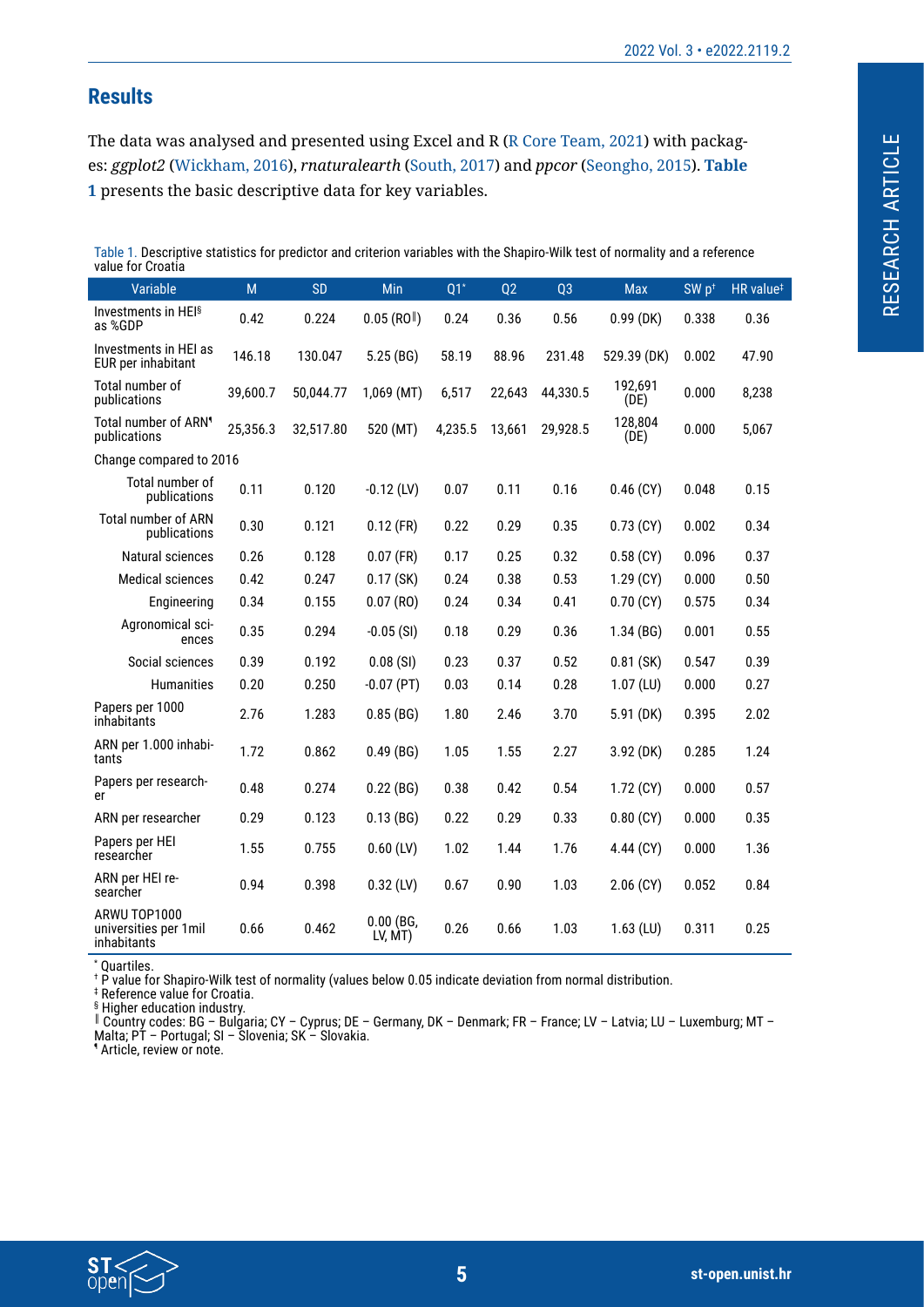The data shows that the investments in science in HEI range from 0.05% in Romania to 0.99% in Denmark as a percentage of GDP. The absolute values in EUR show even larger differences where in Romania the expenditure is  $5.74\epsilon$  compared to  $529.39\epsilon$  in Denmark. Croatia was, as mentioned in the introduction, below average with 0.36% of the GDP and in the bottom quartile with  $47.90\epsilon$  per inhabitant. In terms of scientific productivity, the absolute values of the number of publications are of no particular interest because they are dependent on the country size, but when focused on the changes in the productivity compared to 2016, an average increase in productivity of 11% in the EU 27 was observed, mostly attributed to the change in the total number of publications categorized as ARN, where the total change was 30%. The highest increase was present in the medical sciences, and the lowest in humanities. This increase can, at least partially be explained by the increasing trend in the number of co-authors in publications in the medical sciences which consequently increased the number of published papers. In terms of maximum values, there was dramatic increase in almost all research areas ranging from 58% to 134%. This increase was present in Cyprus, Malta and Luxembourg. In such cases, several factors can influence the productivity, since those three countries are smaller, the smaller absolute increase can dramatically inflate the percentage, and this can be caused by the change in the scientific management, the opening of new research positions or the increase of the number of local journals indexed in the Web of Science. In Croatia, the total number of publications increased by 15.3% and the number of ALR publications by 34.2%. Regarding the research areas, the number of ARN publications increased from 27.1% in humanities to 50% in the medical sciences. Although it can be hypothesized that this increase is, at least partially, attributed to the increase in local productivity in journals of lower impact that have been recently added to the Web of Science, such an analysis is out of the scope of this study. Normalized indicators of productivity show that the productivity ranged from 0.85 publications per 1,000 inhabitants in Bulgaria to 5.91 in Denmark. Croatia has a productivity of 2.02 publications per 1,000 inhabitants, ranking it in the second quartile of the distribution. Both the productivity per researcher and the productivity per HEI researcher were shown. The productivity per researcher is technically a more accurate indicator because this encompasses more scientifically productive people than only HEI researchers. However, the data shows that the ratio of HEI researchers to all researchers per country varied widely, ranging from 15% in Bulgaria to 62.8% in Latvia. These data indicate the possibility that there are different definitions of researchers among countries, thus the productivity per HEI researcher was analysed to introduce less accurate but a more stable definition. Unfortunately, the data for productivity from the HEI sector was not available, thus the total productivity indicator was used. This indicator shows that the relative productivity ranged from 0.32 ARN publications per HEI researcher in Latvia to 2.06 papers in Cyprus. Croatian productivity was 0.83 ARN papers per HEI researcher ranking it at  $17<sup>th</sup>$ place. The final indicator is the number of universities listed in the ARWU TOP1000 universities per 1,000,000 inhabitants. This indicator shows that Bulgaria, Latvia, and Malta had no universities ranked on this list, while the highest numbers were 1.63 (one university) in Luxembourg and 1.47 (13 universities) in Austria. The ratio in Croatia was 0.25 with the University of Zagreb as the only ranked Croatian university.

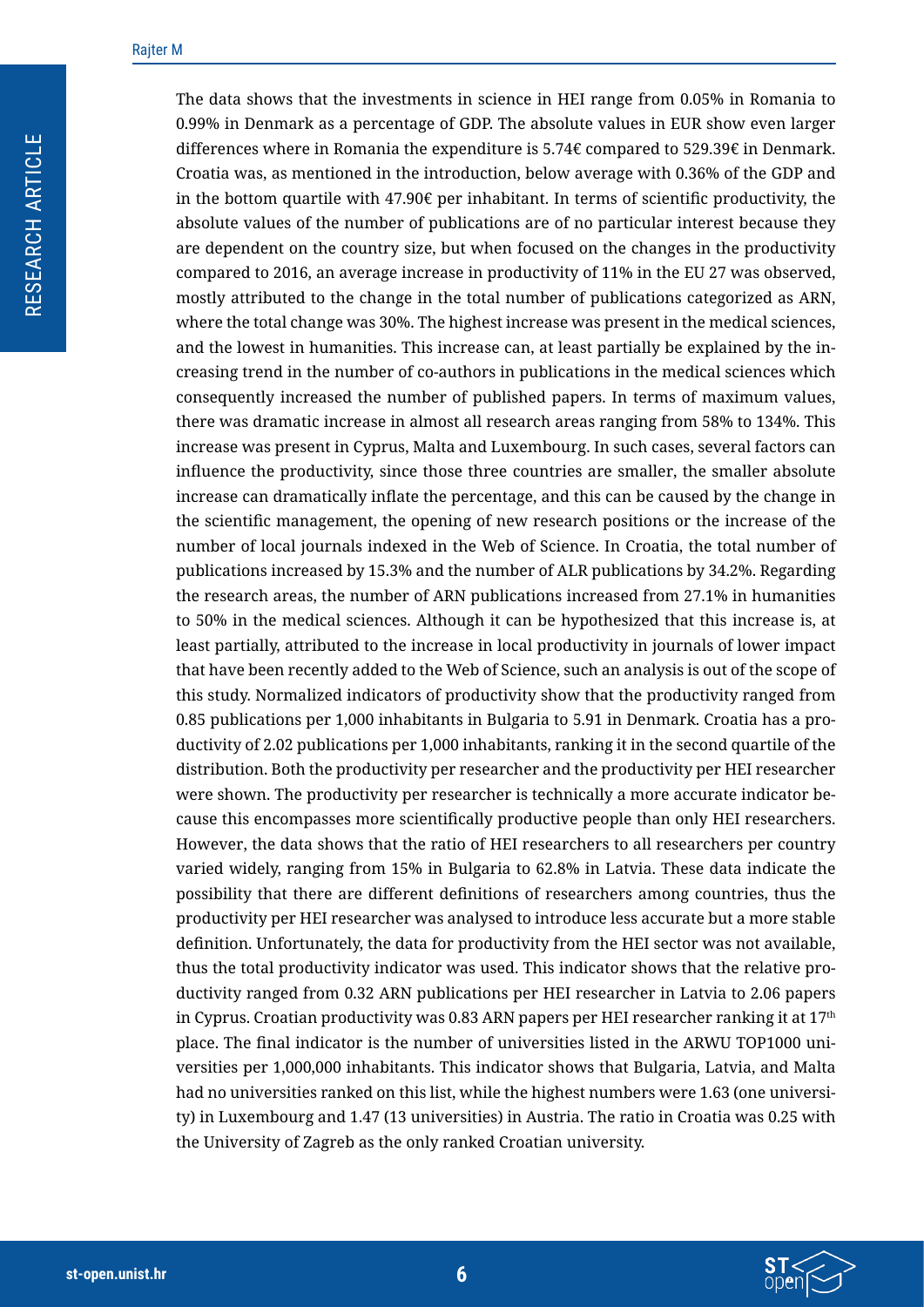To examine the hypothesis, the correlations between the indicators of the investment in science and the criterion measures were calculated. Since most variables were not normally distributed and the sample was relatively small, both Spearman and Pearson correlations were calculated (**[Table 2](#page-6-0)**).

| Variable                                               |                       | Investments in HEI* science as %GDP | Investments in HEI as EUR per<br>inhabitant |                       |  |
|--------------------------------------------------------|-----------------------|-------------------------------------|---------------------------------------------|-----------------------|--|
|                                                        | Pearson r             | Spearman p                          | Pearson r                                   | Spearman p            |  |
| Total number of publications                           | 0.229                 | 0.504S                              | 0.203                                       | 0.508§                |  |
| Total number of ARN <sup>+</sup> publications          | 0.250                 | $0.521$ <sup>§</sup>                | 0.225                                       | $0.522$ <sup>§</sup>  |  |
| Change compared to 2016                                |                       |                                     |                                             |                       |  |
| Total number of publications                           | $-0.056$              | $-0.146$                            | $-0.071$                                    | $-0.189$              |  |
| Total number of ARN publications                       | $-0.392$ <sup>‡</sup> | $-0.494$ <sup>§</sup>               | $-0.411$ <sup>‡</sup>                       | $-0.501$ <sup>§</sup> |  |
| Natural sciences                                       | $-0.379$              | $-0.384$ <sup>‡</sup>               | $-0.479$ <sup>‡</sup>                       | $-0.489$ <sup>#</sup> |  |
| <b>Medical sciences</b>                                | $-0.415$ <sup>#</sup> | $-0.383^{+}$                        | $-0.380$                                    | $-0.375$              |  |
| Engineering                                            | 0.011                 | $-0.030$                            | $-0.159$                                    | $-0.175$              |  |
| Agronomical sciences                                   | $-0.392$ <sup>‡</sup> | $-0.195$                            | $-0.443*$                                   | $-0.475$ <sup>‡</sup> |  |
| Social sciences                                        | $-0.327$              | $-0.333$                            | $-0.479$ <sup>#</sup>                       | $-0.433*$             |  |
| <b>Humanities</b>                                      | $-0.372$              | $-0.487$                            | $-0.168$                                    | $-0.422*$             |  |
| Papers per 1.000 inhabitants                           | $0.671$ <sup>§</sup>  | $0.581$ <sup>§</sup>                | $0.826$ <sup>§</sup>                        | $0.825$ <sup>§</sup>  |  |
| ARN per 1.000 inhabitants                              | $0.744$ <sup>§</sup>  | $0.636$ <sup>§</sup>                | $0.880$ <sup>§</sup>                        | $0.846$ <sup>§</sup>  |  |
| Papers per researcher                                  | $-0.075$              | 0.049                               | $-0.044$                                    | 0.150                 |  |
| ARN per researcher                                     | 0.067                 | 0.172                               | 0.088                                       | 0.253                 |  |
| Papers per HEI researcher                              | $-0.122$              | $-0.096$                            | 0.084                                       | 0.242                 |  |
| ARN per HEI researcher                                 | 0.010                 | 0.074                               | 0.233                                       | 0.397 <sup>†</sup>    |  |
| ARWU TOP1000 universities per 1 million<br>inhabitants | $0.500$ <sup>§</sup>  | 0.499§                              | $0.699$ <sup>§</sup>                        | $0.793$ <sup>§</sup>  |  |

<span id="page-6-0"></span>Table 2. Pearson and Spearman correlation coefficients of indicators of productivity with the investments in science

\* Higher education industry.

† Article, review or note.

‡ P<0.05.

§ P<0.01.

Before analysing the correlations, it has to be noted that this sample was relatively small reflected in the critical correlation coefficient (*r*) of 0.381, with α=0.05, for the Pearson correlation and an *r* = 0.323 for the Spearman correlation. Consequently, this study had enough power to detect only medium to large effects. Since the data was mostly non-normally distributed, the Spearman correlations should be interpreted from the results. Regarding the total number of publications, high positive correlations can be possibly explained by the fact that the larger countries had more researchers and invested more in science. To determine this, partial Spearman correlations were calculated (**[Table 3](#page-7-0)**) in addition to the correlations presented in **[Table 2](#page-6-0)**. Partial correlations are useful here because they control for potentially confounding variables.

When controlling for the total population, the correlation of the total number of publications with percentage GDP and EUR/inhabitant rose, as shown in **[Table 3](#page-7-0)**. A similar increase was observed for the number of researchers and HEI researchers (**[Table 3](#page-7-0)**). These findings can be interpreted as investments in the scientific workforce were positively cor-

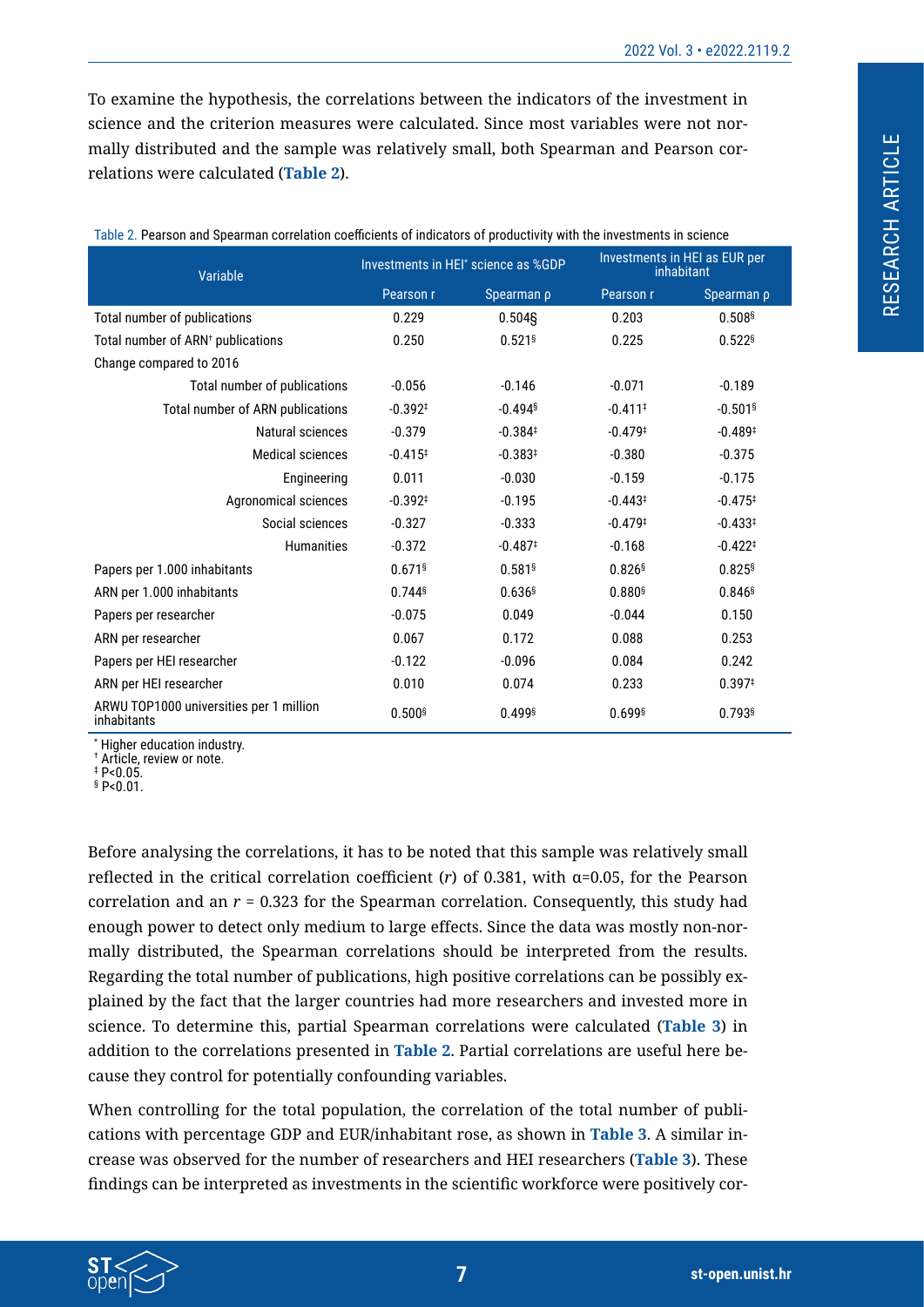related with national productivity; however, the total investments still had an important role.

<span id="page-7-0"></span>Table 3. Partial Spearman correlations of the total number of publications (TP) with investments in HEI\* as the percentage of GDP (%GDP) and investments in HEI as EUR per inhabitant  $(f)$ 

| Control variable          | I <sub>TP-%GDP</sub> | $1_{TP-f/i}$       |
|---------------------------|----------------------|--------------------|
| Total population          | 0.6831               | 0.803 <sub>1</sub> |
| Number of researchers     | 0.317                | 0.386              |
| Number of HEI researchers | 0.155                | $0.392+$           |
|                           |                      |                    |

\* HEI - Higher education industry.

† P<0.05. ‡ P<0.01.

> The surprising finding from this study is related to the negative correlations of investments with the relative growth of the number of publications. To further examine this finding, the countries regarding their change in the total number of ARN publications were presented (**[Figure 1](#page-7-1)**). The map below shows that a larger change occurred in southern and eastern countries with the highest being in Cyprus and Malta. It can be hypothesized that this represents a cultural shift of researchers to publish in journals indexed in the Web of Science, but also that the number of journals that are indexed in the Web of Science in those countries has increased.

<span id="page-7-1"></span>

**Figure 1.** The map of EU countries representing the change of ARN publications in 2020 compared to 2016 (Source: Author, data from Web of Science and/or InCites, provided by Clarivate).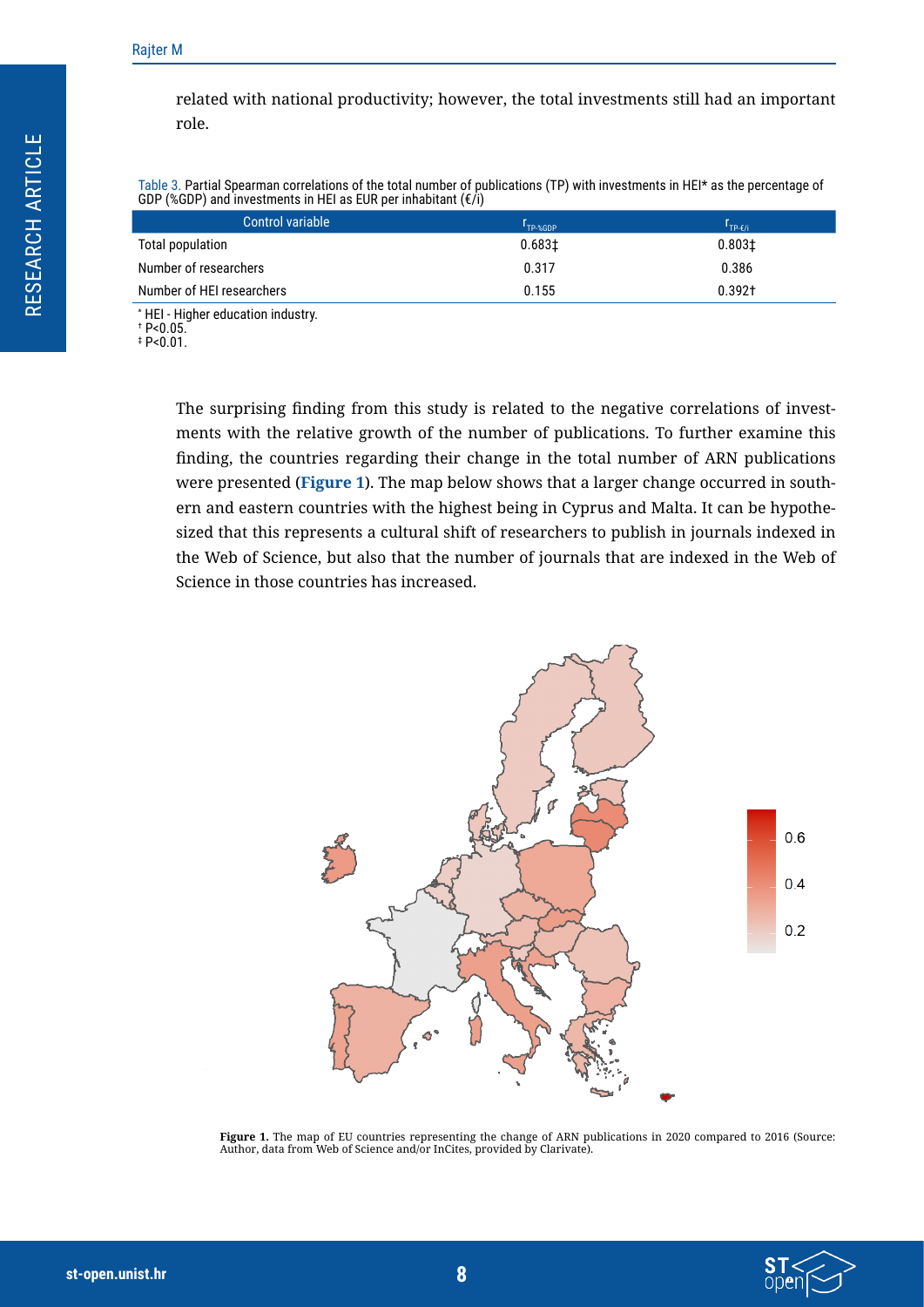Regarding the normalized productivity, our results show that the investments in science were highly correlated with the number of publications per inhabitant and that they had low to medium correlations to the number of researchers. To further examine this, the partial Spearman correlations of investments with the relative productivity per inhabitant were calculated with controlling for the number of researchers, number of HEI researchers, ratio of researchers in the population and ratio of HEI researchers in the population (**[Table 4](#page-8-0)**).

<span id="page-8-0"></span>Table 4. Partial Spearman correlations of the productivity per inhabitant (P/i) with investments in HEI as the percentage of GDP (%GDP) and investments in HEI as EUR per inhabitant  $(\epsilon/i)$ 

| Control variable                       | r<br>P/i-%GDP        | $r_{P/i-G/i}$        |
|----------------------------------------|----------------------|----------------------|
| Number of researchers                  | $0.594^{+}$          | $0.867$ <sup>+</sup> |
| Number of HEI* researchers             | $0.615$ <sup>+</sup> | $0.873^{+}$          |
| Ratio of researchers in population     | 0.232                | 0.608 <sup>†</sup>   |
| Ratio of HEI researchers in population | 0.343                | $0.747$ <sup>+</sup> |

\* Higher education industry.

 $+ P < 0.01$ .

Our results show that the correlations between investments and the productivity per inhabitant did not change substantially when controlling for the total number of HEI researchers. When controlling for the ratio of researchers in the population and the number of HEI researchers in the population, the correlation of total productivity per inhabitant with investments as percentage GDP decreased and were not statistically significant (**[Table 4](#page-8-0)**). On the other hand, the correlations of investments in EUR/inhabitant remained very high even after controlling for the ratio of researchers and HEI researchers (**[Table](#page-8-0)  [4](#page-8-0)**). Perhaps national productivity is dependent on the investments as a percentage of the GDP due to the increased size of the workforce; however, even when accounting for the workforce size, the absolute investments play a very important role enabling researchers to work.

The final indicator was the relative number of universities listed in ARWU TOP100 universities. The results showed high correlations with both investment variables meaning that the more the countries invested in science, the more prestigious their universities were.

# **Discussion**

Considering the results from this study, it can be concluded that the main hypothesis of this study was partially confirmed. The data from 27 EU countries showed that the investments were mostly positively related to scientific productivity and prestige. However, the unexpected result that the investments were negatively correlated to the growth of productivity can be explained by the hypothesis that in countries that are underinvesting in science there is a larger space for growth regarding their scientific journals that have been indexed or will be indexed by the Web of Science or Scopus. Another indication of the results from this study is that the absolute amount of money invested in science was a stronger predictor of productivity and prestige. This is because the scientists work in an

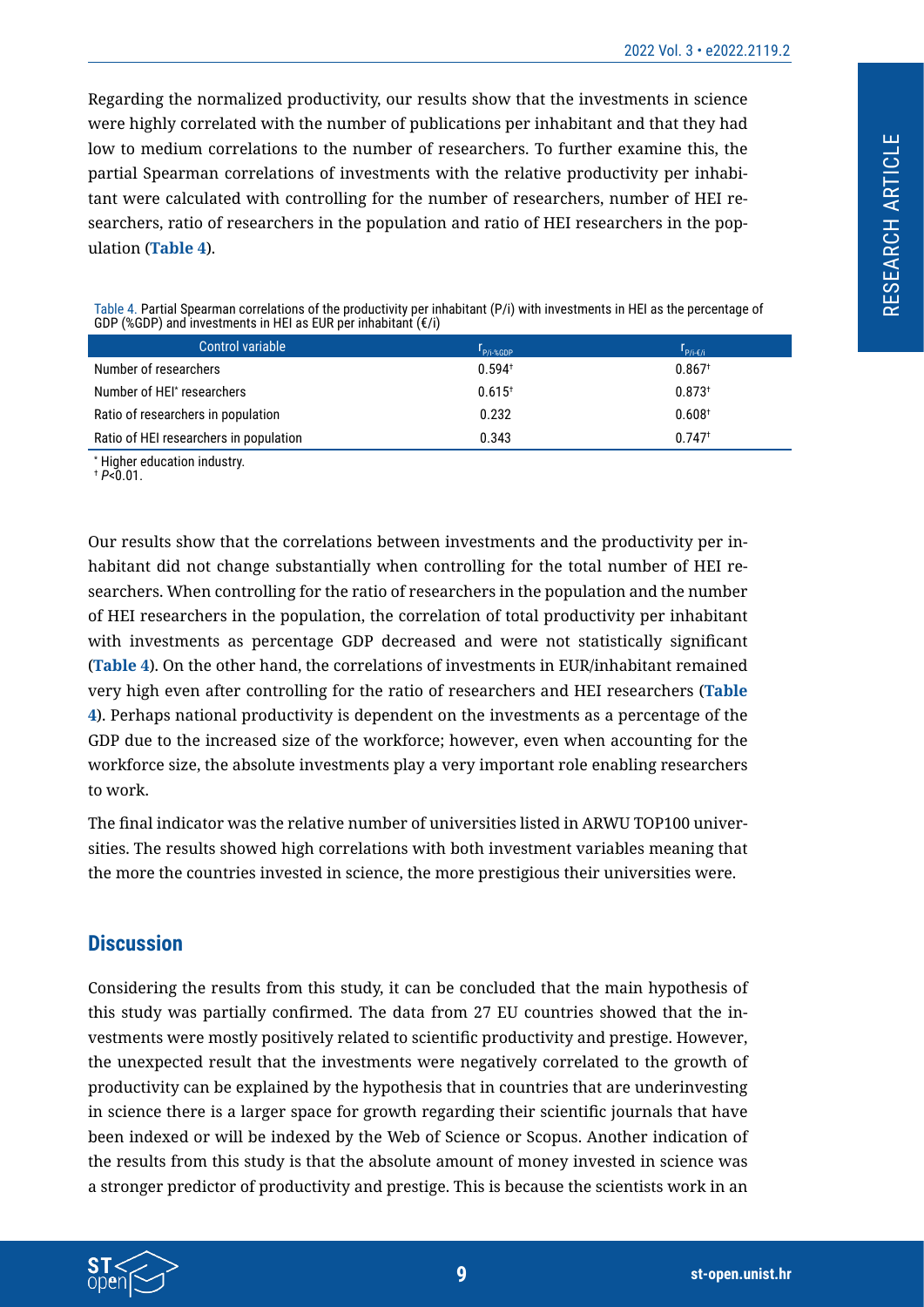international environment where the costs of materials and publications are the same. Based on the fact that the EU27 percentage of GDP for HEI science was 0.48% or 150.34€/inhabitant, Croatia should invest 3.14 times more in the percentage GDP or 1.13% to achieve the European  $\epsilon$ /inhabitant average which would place Croatia at first place in the EU. This illustrates the fact that it can be politically unreasonable to expect the absolute amounts of investments in science to be the same in Europe because of strong disparities in the economic strengths of the countries; however, this does not provide an excuse for governments not to increase their investments. On the other hand, an endeavour to achieve the European  $\epsilon$ /inhabitant average provides a strong case that the strategies for investments should be more focused on cultivating the desired results. As mentioned in the introduction, the current Croatian system of scientific funding does not focus on quality but on the pure quantity of publications categorized as ARN. The total financing of universities in 2019 in Croatia was approximately 1,600€ per scientist per year ([MZO, 2019;](#page-11-0) [2020\)](#page-11-1). Furthermore, this has a paradoxical effect in that the authors of low-impact papers are being substantially funded. For example, the CMS collaboration, which publishes papers in very large collaborations, has published 117 papers in Web of Science with authors from the University of Split. This collaboration effectively constituted 13.8% of the total financing of the University of Split in 2019. In 2019, there were 231 ARN papers with more than 1000 co-authors where at least one author was from Croatia. Since these papers are counted for each university independently, this means that each paper can be counted more than once if the co-authors are from different universities within Croatia and this takes a substantial amount from the scarce budget allocated for science. Examples such as this show that the strategy of investing is important and that the countries should be conscious in providing their scientists with adequate resources based on their merit and potential. The investments in the research landscape are also important, especially that the journals funded by the national budget have to be oriented towards quality and indexation in the relevant databases. The strategy should consider the current needs and potential, as well as honour the developmental path for excellent science. This means that although less developed countries can learn the methods from more developed countries, the decision makers must consider the total developmental status of the country and make their plans accordingly.

This study has several main limitations. The first limitation is the small sample size which prevents the detection of small and small to medium effect sizes. Although the non-significant effects cannot be considered as reliable, they can provide a starting point for the design of future studies and power analyses. The second and more important limitation is the operationalization of key variables. Based on the available data the total productivity of countries was used, while the indicators of investments in science were used only for the higher education sector. The decision to do this was based on the better objectivity of the indicators for higher education and the applicability of the current Croatian system of science funding to the universities. The recommendation for future studies would be to extract data only for universities. Further, the measurement of productivity was based on the Web of Science database, which is restrictive, but in line with the current system of science funding in Croatia. Future studies would benefit from collecting the data from other databases. Moreover, there were no measures of quality, such as impact factors, citation rates, etc.

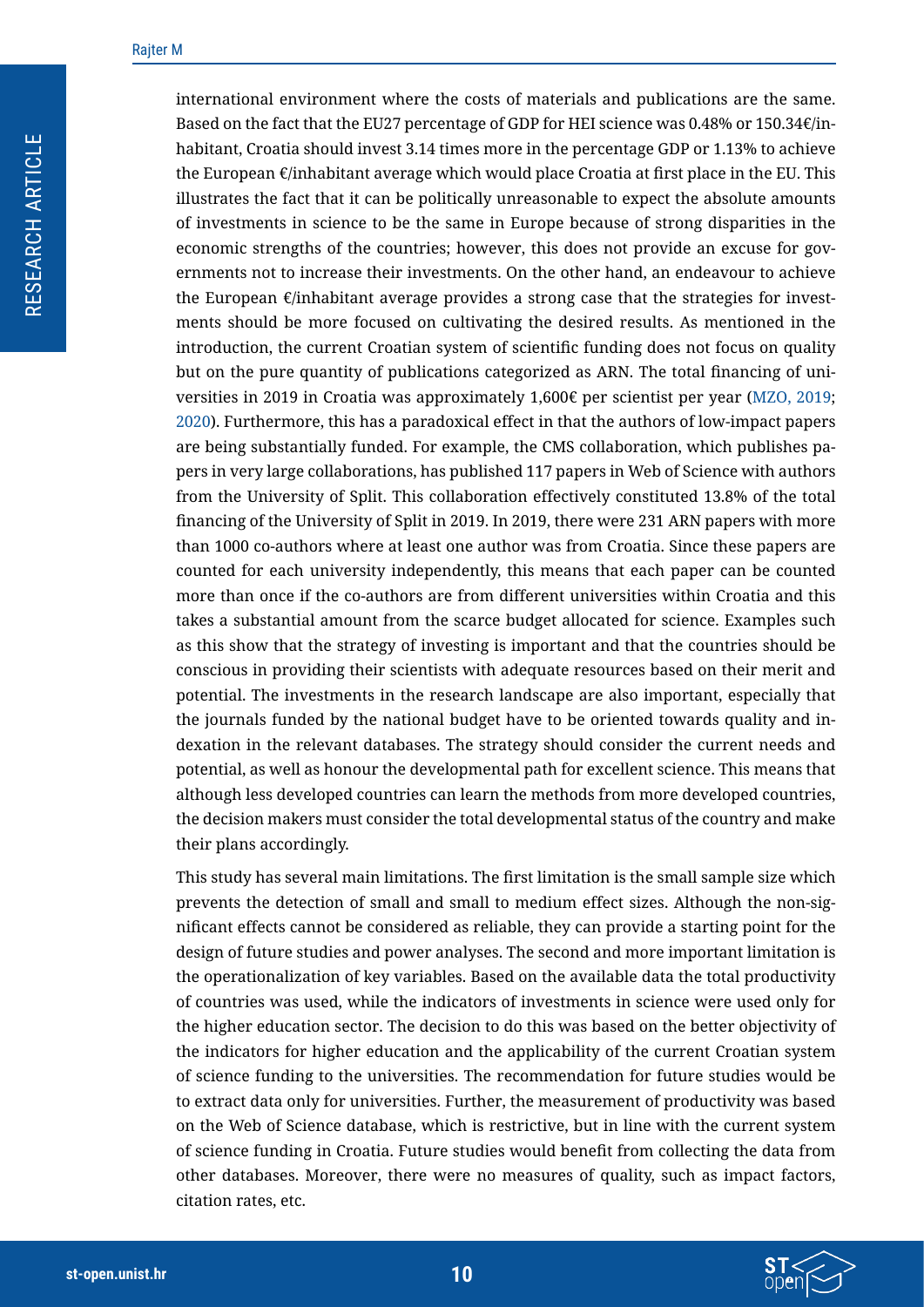RESEARCH ARTICLE

RESEARCH ARTICLE

In this study, we have examined the correlation of investments in science in higher education with the scientific productivity of 27 EU countries and their success on ARWU ranking. The main hypothesis that the investment in science positively correlates with the productivity indicators was partially confirmed, where most of the absolute and relative indices of productivity were positively correlated with the investment in science except for growth rates, which were negatively correlated. The main explanation for this negative correlation was the hypothesis that in lesser developed countries, more journals are being indexed in the Web of Science thus increasing the productivity in this database. In total, the findings from this study show that not only is the investment expressed as the percentage of GDP important, but also the absolute amount of money invested in scientists. The countries with fewer resources available for investing should direct more attention to building an effective strategy for the development of science.

**Provenance:** Submitted.

Peer review: Externally peer reviewed.

**Received:** 13 January 2022 / **Accepted:** 29 March 2022 / **Published online:** 5 May 2022.

**Funding:** This research received no specific grant from any funding agency in public, commercial or not-for-profit sectors.

**Authorship declaration:** MR is the sole author of this study.

**Competing interests:** The author completed the ICMJE Unified Competing Interest form (available upon request from the corresponding author), and declares no conflicts of interest.

# **ORCID**

Miroslav Rajter D<https://orcid.org/0000-0002-2608-3196>

# **References**

- Agency for Science and Higher Education. (2021, December 23). *Higher education system*. Retrieved from <https://www.azvo.hr/en/higher-education/higher-education-system>
- <span id="page-10-3"></span>ARWU. (2021, December 23). *ShanghaiRanking's Academic Ranking of World Universities Methodology 2021*. Retrieved from<https://www.shanghairanking.com/methodology/arwu/2021>
- <span id="page-10-1"></span>Centre for Science and Technology. (2021, December 23). *Responsible use*. CWTS Leiden Ranking; Centre for Science and Technology Studies (CWTS). Retrieved from [http://www.leidenranking.](http://www.leidenranking.com) [com](http://www.leidenranking.com)
- <span id="page-10-5"></span>Eurostat. (2021a). *GDP and main components (output, expenditure and income)*. Retrieved from [https://ec.europa.eu/eurostat/databrowser/view/NAMA\\_10\\_GDP\\$DEFAULTVIEW/default/table](https://ec.europa.eu/eurostat/databrowser/view/NAMA_10_GDP$DEFAULTVIEW/default/table)
- <span id="page-10-4"></span>Eurostat. (2021b). *Population on 1 January by age and sex*. Retrieved from [https://ec.europa.eu/](https://ec.europa.eu/eurostat/databrowser/view/DEMO_PJAN$DEFAULTVIEW/default/table) [eurostat/databrowser/view/DEMO\\_PJAN\\$DEFAULTVIEW/default/table](https://ec.europa.eu/eurostat/databrowser/view/DEMO_PJAN$DEFAULTVIEW/default/table)
- <span id="page-10-6"></span>Eurostat. (2021c). *R&D personnel by sector of performance, professional position and sex*. Retrieved from [https://ec.europa.eu/eurostat/databrowser/view/RD\\_P\\_PERSOCC\\$DEFAULTVIEW/default/](https://ec.europa.eu/eurostat/databrowser/view/RD_P_PERSOCC$DEFAULTVIEW/default/table) [table](https://ec.europa.eu/eurostat/databrowser/view/RD_P_PERSOCC$DEFAULTVIEW/default/table)
- <span id="page-10-0"></span>Eurostat. (2021d). *Research and development expenditure, by sectors of performance*. Retrieved from <https://ec.europa.eu/eurostat/databrowser/view/TSC00001/default/table>
- <span id="page-10-2"></span>Gadd, E. (2020). University rankings need a rethink. *Nature*, *587*(7835), 523–523. doi[:10.1038/d41586-](https://doi.org/10.1038/d41586-020-03312-2) [020-03312-2](https://doi.org/10.1038/d41586-020-03312-2)